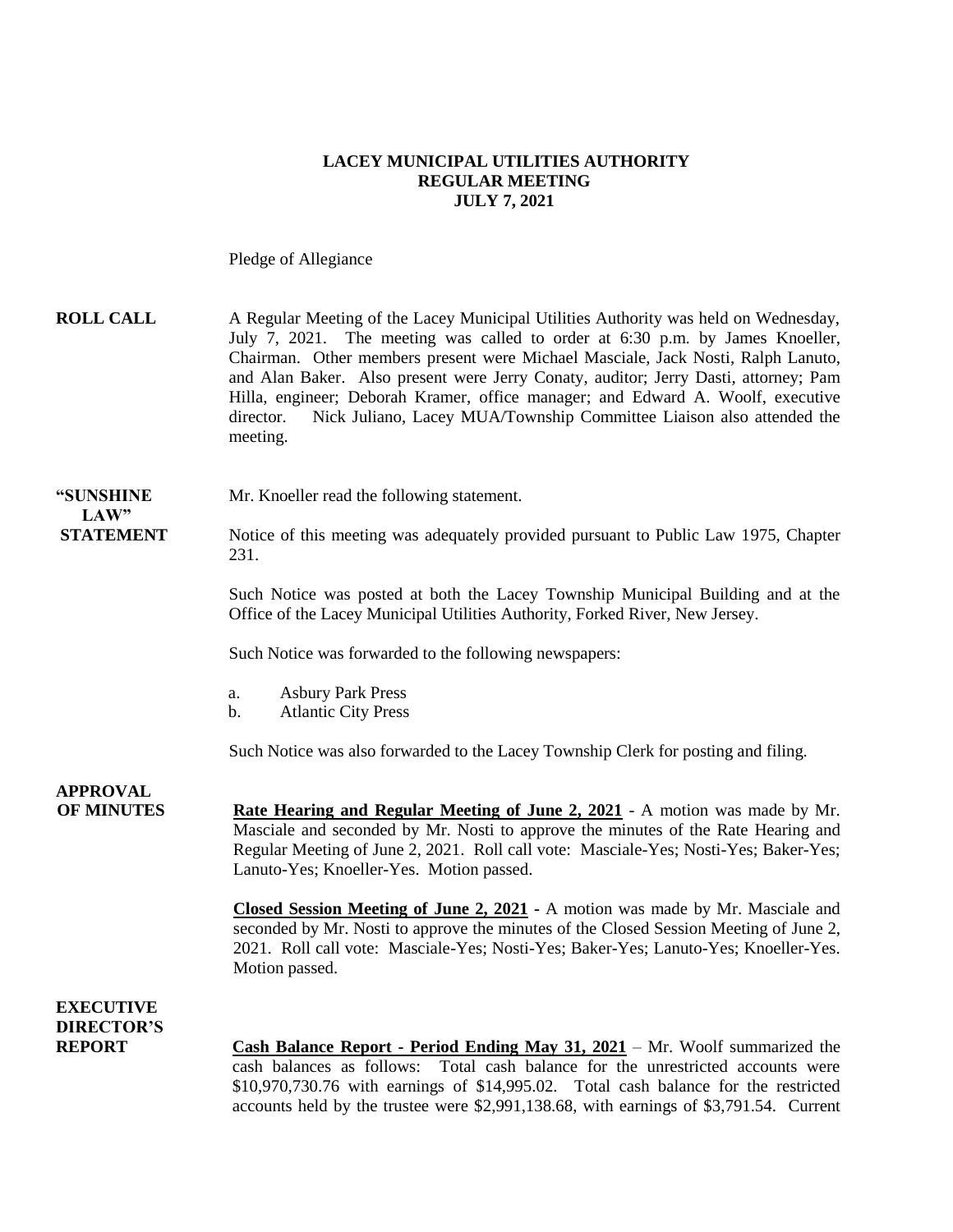**BUSINESS**

period interest on the restricted and unrestricted accounts was \$18,786.56. Year-to-date earnings on all interest bearing accounts were \$90,644.40.

**Southwinds Harbor Condominium Association** – Mr. Woolf stated he sent a letter to the Southwinds Harbor Condominium Association explaining that the sewer line on the road known as Harbor View has some deficiencies to two manholes that are in need of repair. Basically, the manholes are allowing sand, stones and silt to enter, which has caused the sewer line to block up on a number of occasions. The Association is asking that the Authority undertake responsibility of the sewer main. Edward Hollema, President of Southwinds, spoke on behalf of the Association. He stated the Association has been aware of a problem with sewer backups for the last couple of months. Based upon research from 20 years ago, plans show the Authority replaced everything at the end of Southwinds Drive. Mr. Knoeller pointed out at that time the Authority did assist the Association in the repairs of a similar issue. However, it was decided administratively and should never have been done. Mr. Woolf stated Toms River MUA have been assisting the Authority with televising by Harbor View. The Authority's sewer superintendent indicated rubber gaskets have deteriorated where the pipe enters the manhole, which is allowing sand and gravel to enter. Ultimately, this ends up in the pipeline and backs it up. Mr. Dasti stated the condominium complex is on a private road and the Association still owns the sewer mains. Anything that is on private property is owned by the property owner. The Authority does not have the right or obligation to assist private property owners with sewer backup issues on their own property. Mr. Woolf recommended obtaining estimates on what it would cost to fix the manholes. The Board concurred. **REPORT** The business report was submitted for review. **ENGINEER'S REPORT Solar Panel Installation – Change Order No. 1 – KRN Contractors, LLC** – Chairman Knoeller executed Change Order No. 1 for a net contract increase of \$46,195.00. This change order represents additional 19.41kW being added to the array size. **Resolution 2021-28 – Accept Maintenance Bond – Release Performance Bond – Final Payment – Route 9 Watermain Extension – Montana Construction** – On

recommendation by the Authority's engineer, a motion was made by Mr. Masciale and seconded by Mr. Nosti to adopt *Resolution 2021-28, Resolution of the Lacey Municipal Utilities Authority, County of Ocean, State of New Jersey, Approving Final Payment, Acceptance of Maintenance Bond and Closing Documents, Release of the Performance Bond for Route 9 Watermain Extension Project.* Roll call vote: Masciale-Yes; Nosti-Yes; Baker-Yes; Lanuto-Yes; Knoeller-Yes. Motion passed.

**Repainting of Tank No. 1** – Mrs. Hilla reported interior bowl painting is complete. Tank is online; punch list items still remain on contract.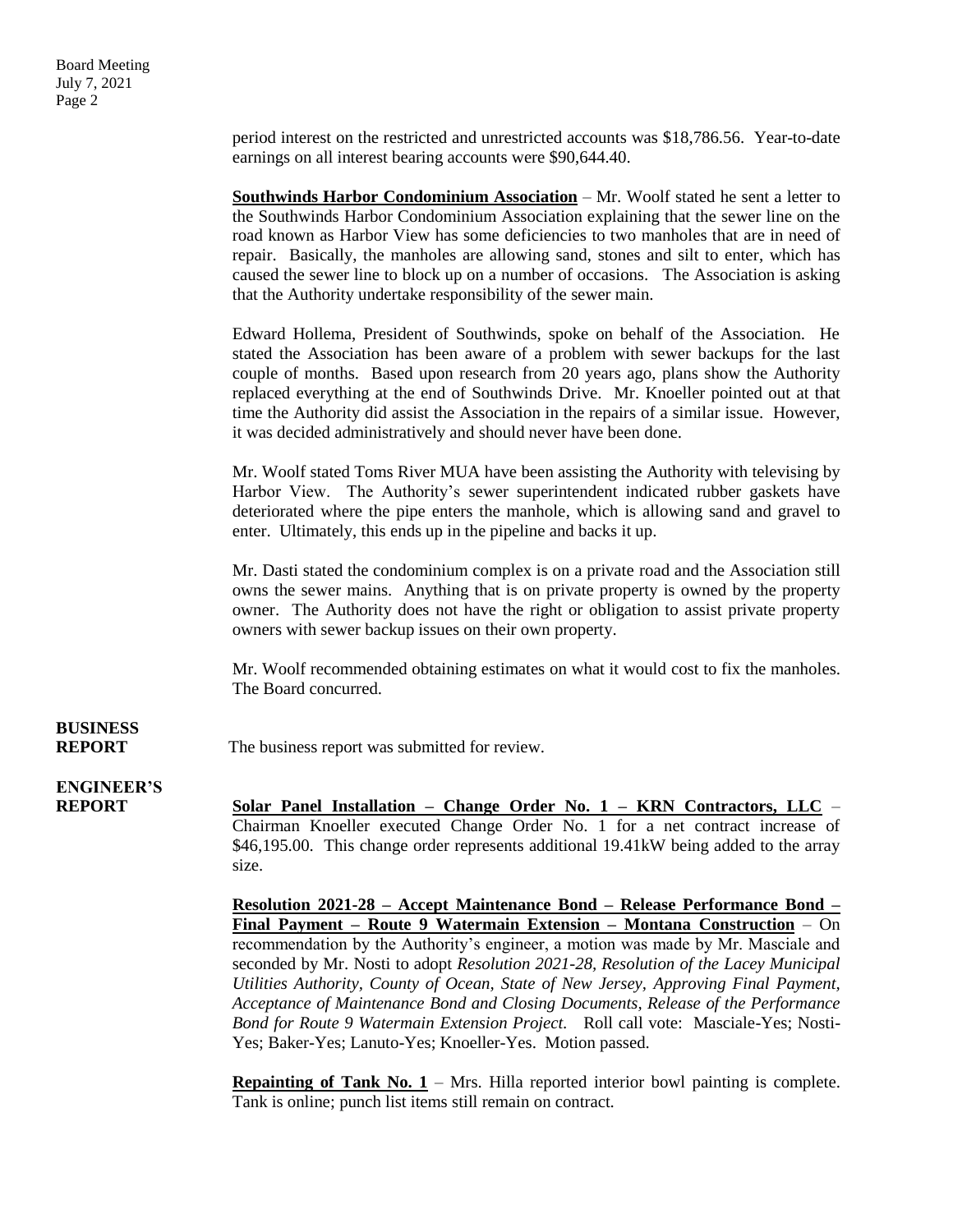**Wells 7 & 8 Column Assembly** – Mrs. Hilla reported work is complete. Remington & Vernick will be preparing a downward change order on the project and recommendation for final payment.

**Antenna Read and Meter/MXU Replacement Phase 1 –** Mrs. Hilla reported specifications for the Phase 1 fixed base antenna read system and MXU replacements are being prepared.

**Cleaning, Televising Sewer Rehabilitation** – Mrs. Hilla reported specifications were finalized for the sewer cleaning, televising and grouting of sanitary sewer identified as high infiltration areas. Notice to Bidders was issued 7/7/21. Bid opening is scheduled for 7/21/21 at 11:00 a.m.

**EPA Risk and Resiliency Plan and Emergency Response Plan** - Mrs. Hilla reported her office has finalized the plans. Final certification was issued June 30, 2021 to meet the deadline.

**Pole Barn** – Mrs. Hilla reported specifications for the pole barn were finalized for bidding. A site plan waiver application packet was submitted to the Township Planning Board for approval. Notice to Bidders was issued 7/7/2021. Bid opening is scheduled for 7/21/21 at 11:00 a.m.

#### **ATTORNEY'S REPORT**

**Holtec Water Main Extension** – Mr. Dasti reported his office forwarded correspondence to the Holtec representative concerning the need to connect to a water system.

**LMUA ADS. Collura** - Mr. Dasti reported the Authority has received a TORT Claim Notice. However, a letter was sent to the attorney for Collura confirming that the Authority has no responsibility with regard to these issues.

**Rate Hearing 2021** - Mr. Dasti reported the stenographic transcript was submitted to the Authority.

**Route 9 Water Main Extension** – Mr. Dasti reported his office forwarded a letter to the Director of Water Supply, NJDEP, confirming that the Authority has sufficient water capacity to service the surrounding community, in lieu of the surrounding communities installing a new well.

### **AUDITOR'S REPORT Accountant's Status Report – Month Ended May 31, 2021** – Mr. Conaty reported water and sewer revenues had a favorable variance for the month. Sewer and water expenses had a favorable variance for the month. User charges resulted in an unfavorable variance for the month for both water and sewer.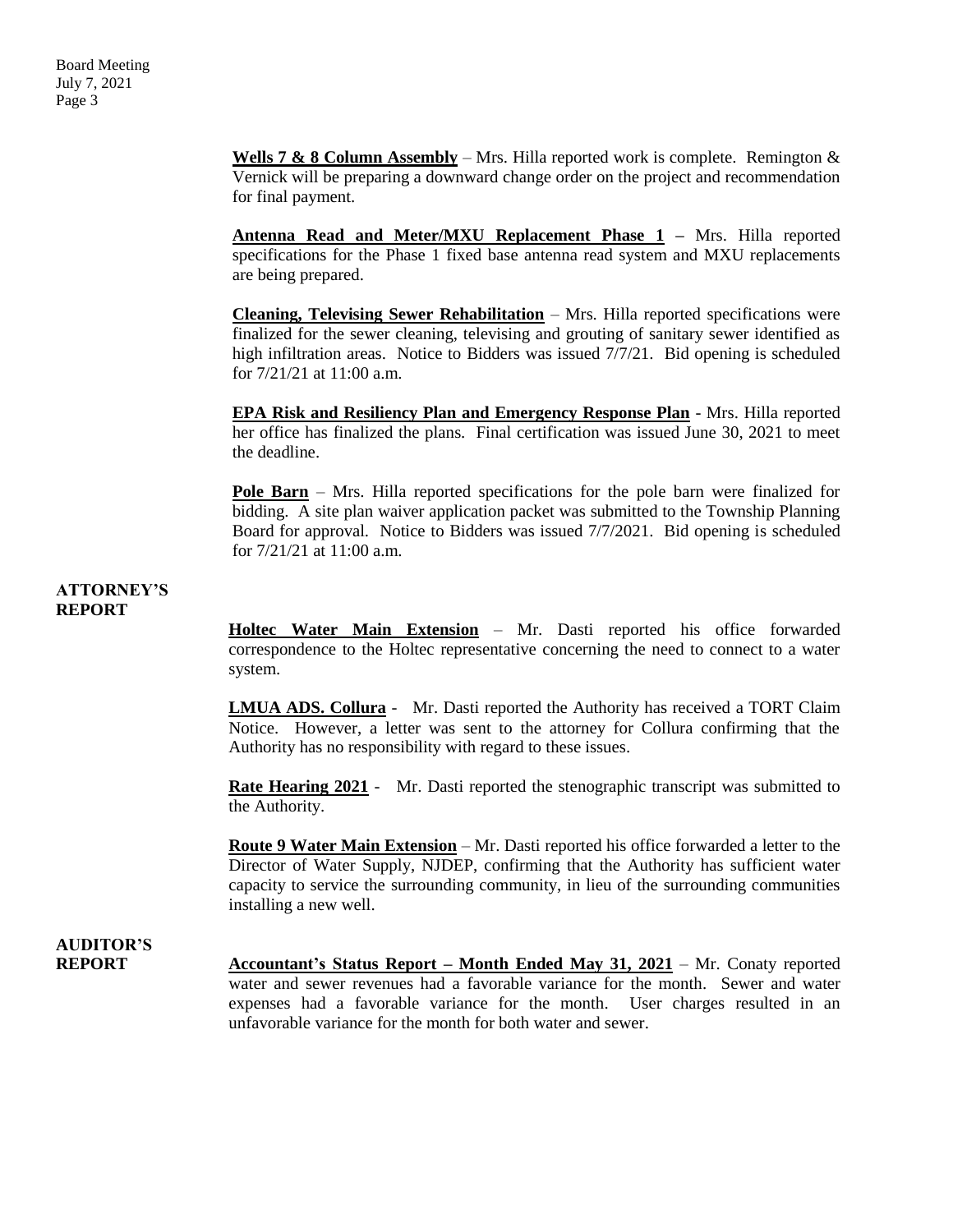Board Meeting July 7, 2021 Page 4

### **CORRESPONDENCE**

**Noreen Keitz, Lakeside Dr. North** – Requesting relief of utility bill due to pipe leak in crawl space. Since the water from the leak did not go into the sewer system, a motion was made by Mr. Nosti and seconded by Mr. Lanuto to grant an adjustment on the sewer charges in the amount of \$483.64 (91,000 gallons). Roll call vote: Nosti-Yes; Lanuto-Yes; Baker-Yes; Masciale-Yes; Knoeller-Yes. Motion passed.

### **OLD**

**BUSINESS** There was no old business to discuss.

## **NEW**

**BUSINESS** There was no new business to discuss.

## **PUBLIC BUSINESS/**

**COMMENT** There was no public business/comment.

# **PAYMENT OF**

**VOUCHERS WHEREAS**, the members of the Lacey Municipal Utilities Authority carefully examined all vouchers presented for payment of claims;

> **NOW, THEREFORE, BE IT RESOLVED** by the Lacey Municipal Utilities Authority that:

> 1. Said vouchers in the sum of \$312,601.72 be and the same are hereby approved to be paid.

2. Said vouchers are listed on the attached computer check register.

A motion was made by Mr. Lanuto and seconded by Mr. Nosti to adopt the above Resolution. Roll call vote: Lanuto-Yes; Nosti-Yes; Baker-Yes; Masciale-Yes; Knoeller-Yes. Motion passed.

**ADJOURNMENT** There being no further business to discuss, the meeting was adjourned at 7:00 p.m.

Respectfully submitted,

Michele Kennedy Executive Secretary